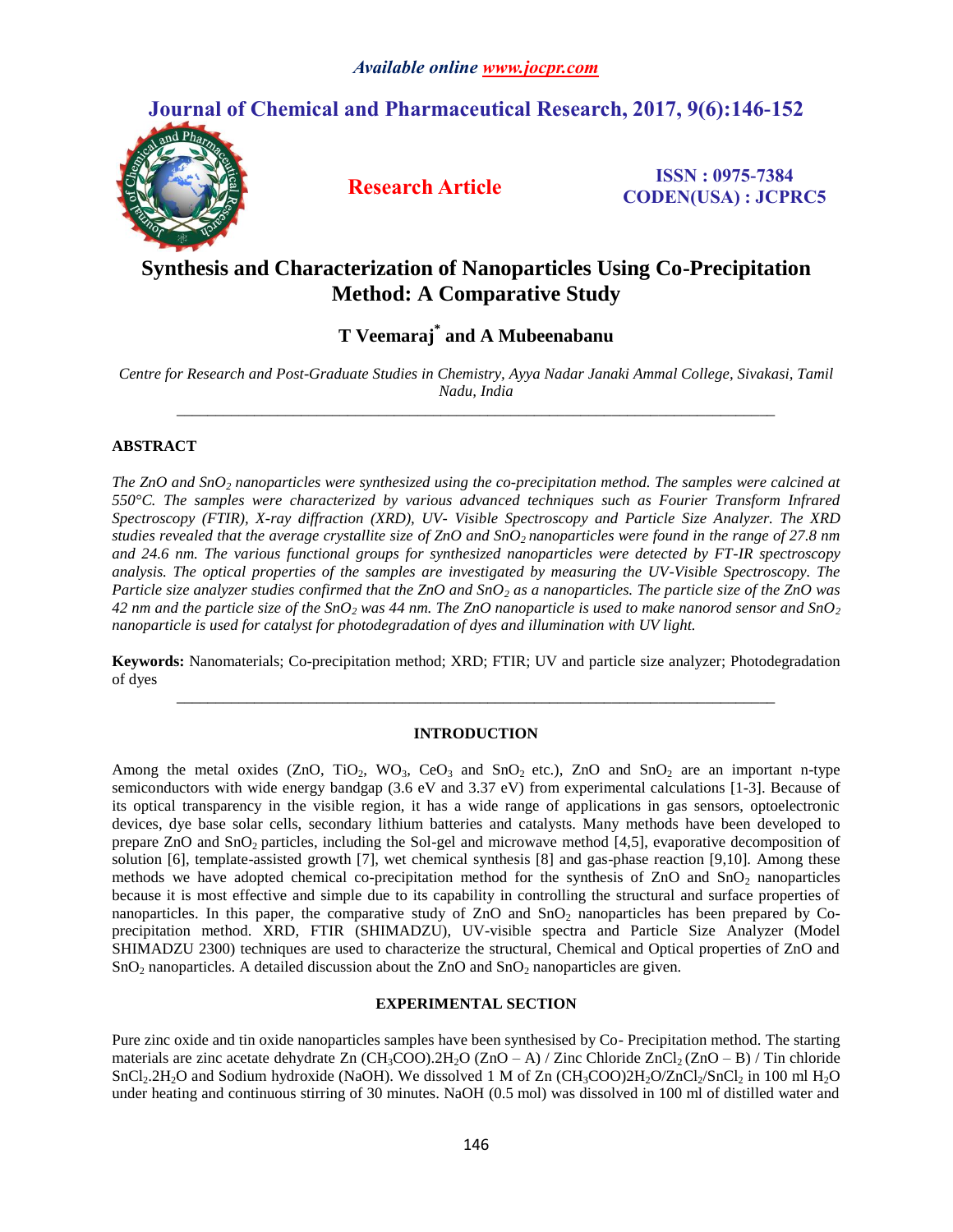added drop wise to the stirring solution of Zinc acetate dyhydrate and the mixture was stirred for 2 hours. The precipitate was filtered and anneled at 80° C. The dried sample was also calcined at 550° C.

 $\mathcal{L}_\text{max}$ 

#### **RESULTS AND DISCUSSION**

#### **X-ray Diffraction**

X-ray diffraction patterns recorded for the synthesized ZnO and  $SnO<sub>2</sub>$  nanoparticles are presented in Figures 1-3. Figures 1 and 2 shows 2θ values at 32.9º, 34.5º 36.4º, 47.9º, 63.2º and 77.3º equivalent to (100), (002), (101), (102), (103), and (202) planes in that order. The diffraction pattern of both the samples was compared with JCPDS data (card no: 891397) and indexed, which confirmed that the ZnO nanoparticle are of wurtzite hexagonal type structure [11]. The X-ray diffraction (XRD) of SnO<sub>2</sub> nanoparticles power is shown in Figure 3. The peaks at 20 values at 26.1º, 33.2º, 37.4º, and 50.2º can be associated with (110), (101), (200) and (211) respectively. Peaks can be ascribed to tetragonal rutile stucture (JCPDS card No. 41-1445) without any secondary phases [12]. The average crystallitesize can be calculated using Debye- Scherrer's formula:

#### $D = K\lambda / \beta cos\theta$

Where D is the mean crystalline size, K is a grain shape factor (0.9),  $\lambda$  is the wavelength of the incident cu- ka beam. θ is a Bragg reflection and β is the full width at half maximum. The average crystallite size ZnO-A and ZnO-B nano particles were found to be in the range  $27.8$  nm and  $29$  nm. The average size  $SnO<sub>2</sub>$  nanoparticle was found to be in the range 24.6 nm.



**Figure 2: XRD spectrum of ZnO-B**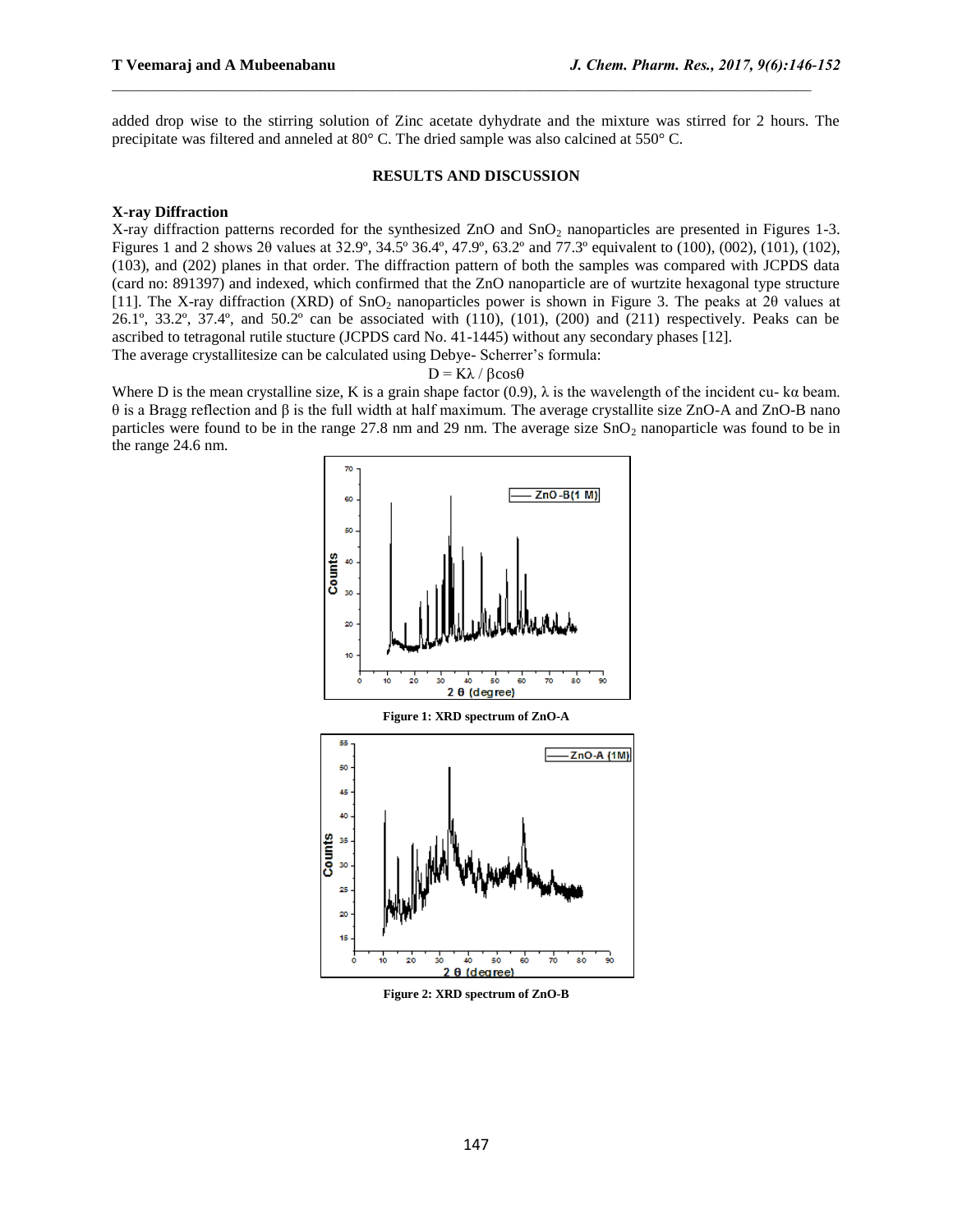

 $\mathcal{L}_\text{max}$ 

**Figure 3: XRD spectrumof SnO<sup>2</sup> from tin chloride as a salt**

#### **Fourier Transform Infrared Spectroscopy Analysis**

FTIR spectrum is used to calculate various functional groups present in  $ZnO$  and  $SnO<sub>2</sub>$  nanoparticles and also determined the absorption range. Figure 4 shows that the ZnO nanoparticle using as salt zinc acetate.



**Figure 5: FTIR spectrum of ZnO-<sup>B</sup>**

From Figures 4-6 shows that sharp peaks were observed in 439.74 cm<sup>-1</sup>, which could be attributed to the ZnO stretching vibration mode. A wide peak was in the range of  $3387.73$  cm<sup>-1</sup> -  $3461.99$  cm<sup>-1</sup> that was related to the presence of hydroxyl ions (OH) in the ZnO nanoparticles [13]. It shows that sharp peaks were observed in 466.74  $\text{cm}^{-1}$ , which could be attributed to the Zn-O stretching vibration mode. A peak was in the range of 3175.58 cm<sup>-1</sup> -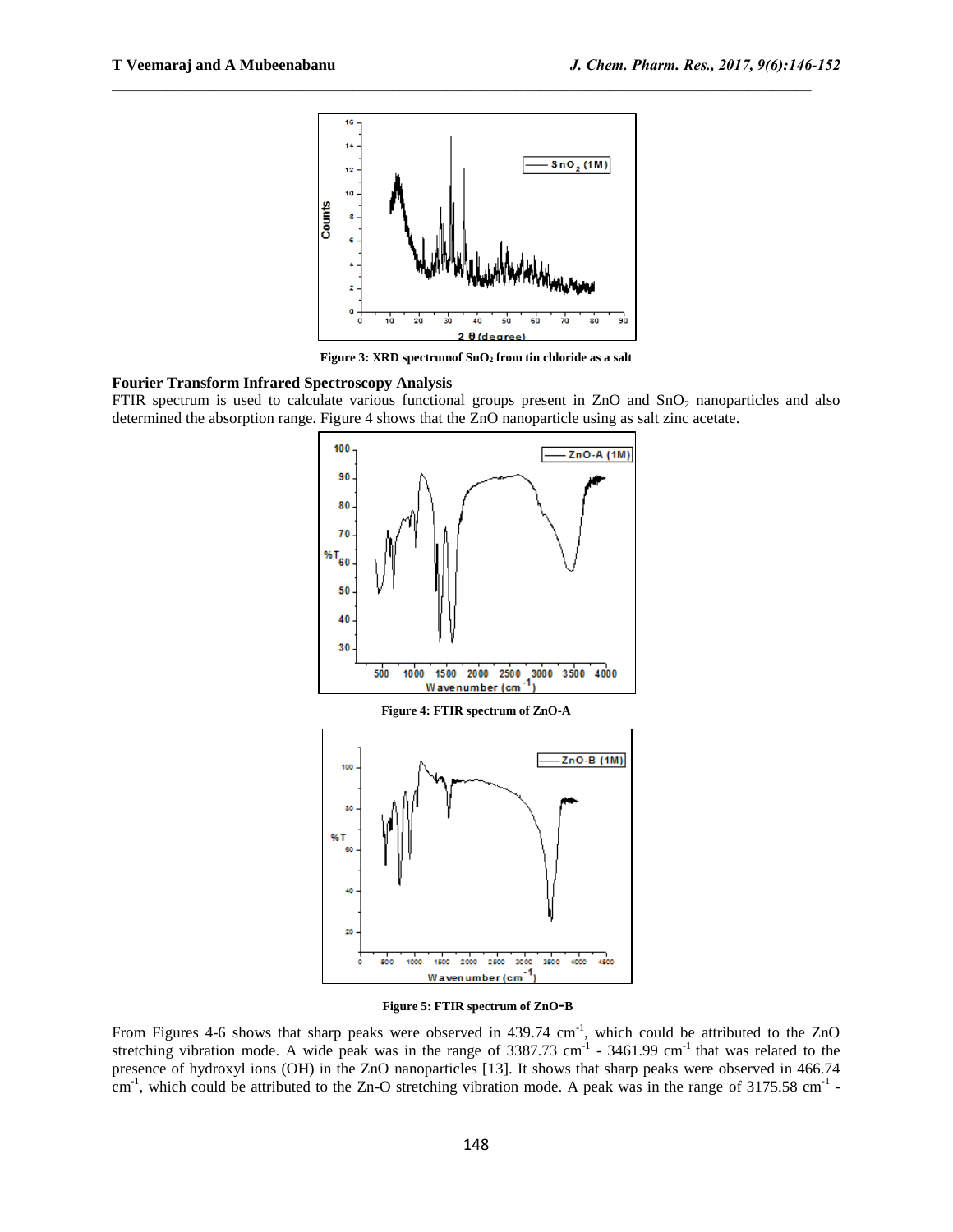3494.77 cm<sup>-1</sup> that was related to the presence of hydroxyl ions (OH) in the ZnO nanoparticles. The absorption peak at 627.79 cm-1 arises from the bending vibration of Sn-O-Sn**.**

 $\mathcal{L}_\text{max}$ 



**Figure 6: FTIR spectrum of SnO<sup>2</sup> from tin chloride as a salt**

#### **UV–Visible Spectra Analysis**

The absorption spectrum of ZnO nanoparticles is shown in Figure 7. The figure shows high absorption coefficient in the UV region, whereas it's transparent in the visible region [14,15]. The optical band gap energy (Eg) of the semiconductor is calculated from Tauc relation. A plot of (αhν) 2 *versus* hυ shows intermediate linear region, the extrapolation of the linear part can be used to calculate the Eg from intersect with hνaxis as shown in Figure 8. The resultant values of Eg for ZnO(Zinc acetate) is found to be about 5.54 eV. The absorption spectrum of ZnO using Zinc chloride as salt nanoparticles is shown in Figure 9. The resultant values of Eg for ZnO using Zinc chloride as a salt is found to be about 6.12 eV. The resultant values of Eg for  $SnO<sub>2</sub>$  are found to be about 5.08 eV (Figures 10-14).



**Figure 8: Band gap diagram of ZnO-A**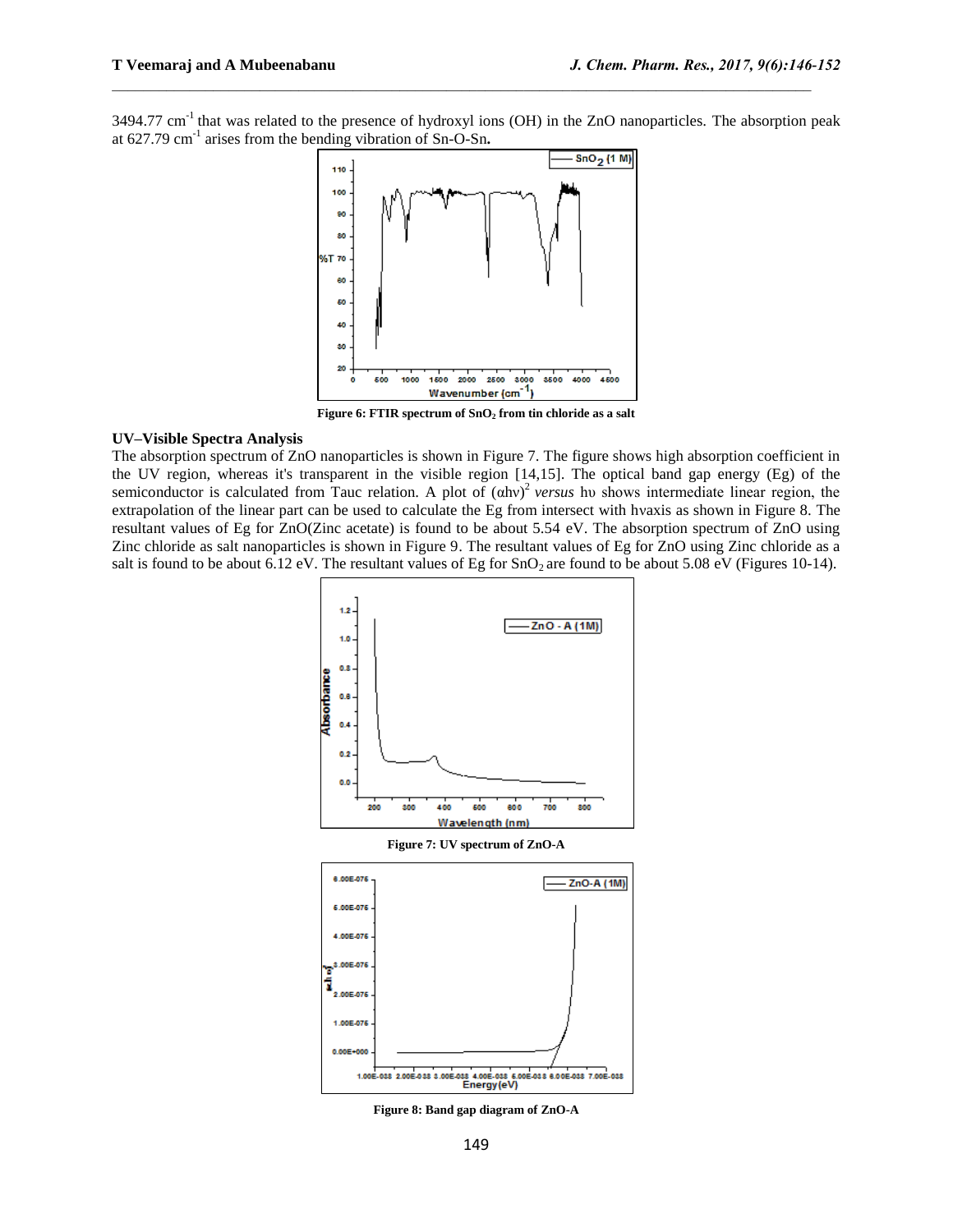

 $\mathcal{L}_\text{max}$ 

**Figure 11: UV spectrum of SnO<sup>2</sup>**

### **Particle Size Analyzer**

The Particle size of  $ZnO$  and  $SnO<sub>2</sub>$  has been determined using particle size analyzer (Shimadzu, Model 2300). The particle size of the Zinc oxide (ZnO) nano particle was measured at 42 nm (i.e., 0.042 μm). The particle size of the tin oxide nano particle  $(SnO<sub>2</sub>)$  was measured at 44 nm (i.e., 0.044 µm).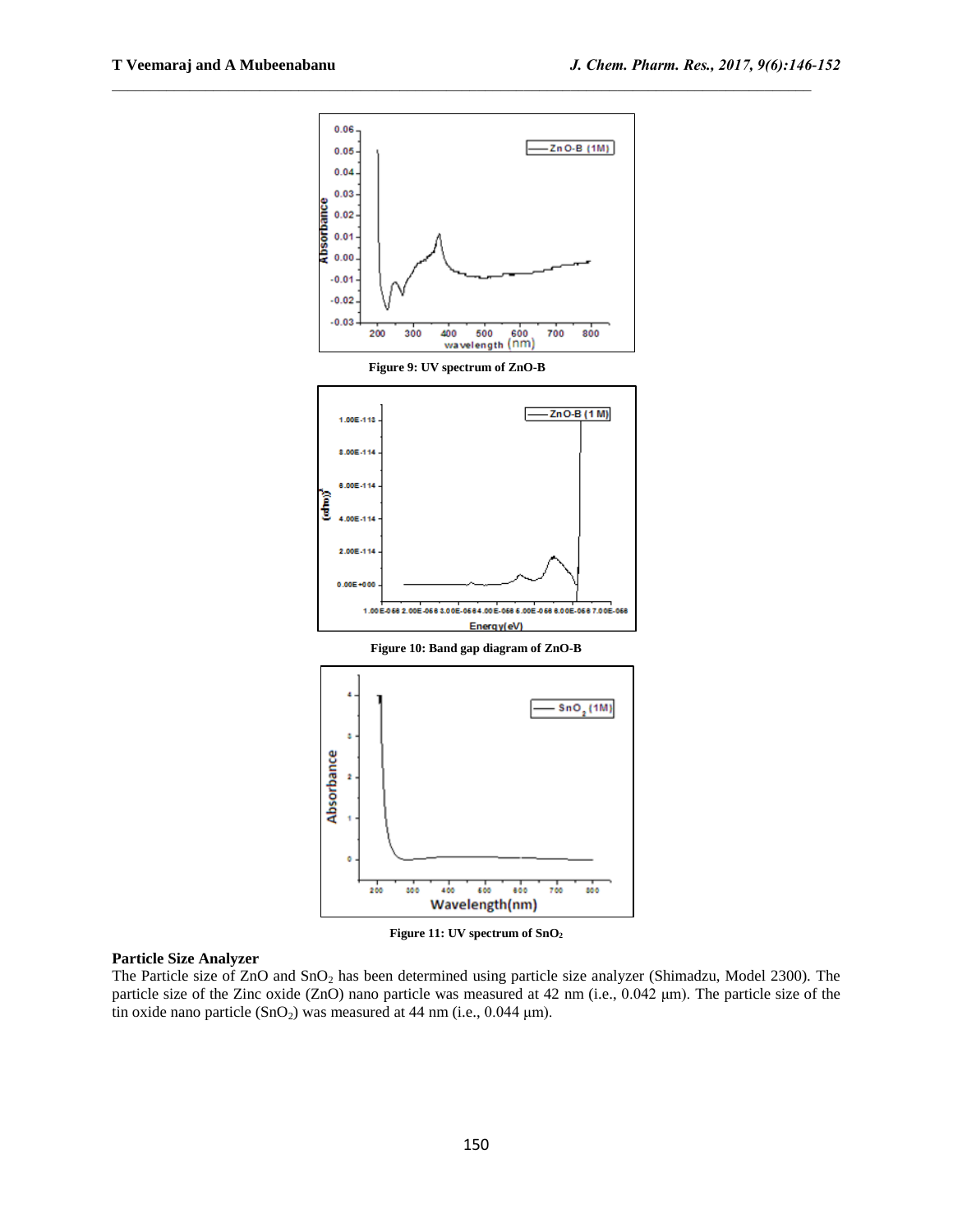

 $\mathcal{L}_\text{max}$ 

**Figure 13: Particle size analyzer of ZnO**



**Figure 14: Particle size analyzer SnO<sup>2</sup>**

#### **CONCLUSION**

The ZnO and SnO<sub>2</sub> nanoparticles were synthesized using the Co-Precipitation method. The samples were calcined at 550°C. The XRD studies revealed that the average crystallite size of ZnO-A and ZnO-B nano particles were found to be in the range 27.8 nm and 29 nm. The average size  $SnO<sub>2</sub>$  nanoparticle was found to be in the range 24.6 nm. The Particle size analyzer studies confirmed that the  $ZnO$  and  $SnO<sub>2</sub>$  as a nanoparticles. The particle size of the  $ZnO$ from Zinc chloride as a salt was 42 nm and the particle size of the  $SnO<sub>2</sub>$  was 44 nm. The FTIR spectra proved that the presence of metal oxide stretching  $(cm<sup>-1</sup>)$  with respect to zinc oxide and tin oxide nanomaterials. The UV – Visible spectral studies concluded that the optical band gap of ZnO from Zinc acetate as a salt was found to be less compared to the ZnO from Zinc chloride as a salt. The energy band gap of the  $SnO<sub>2</sub>$  was 5.08 eV.